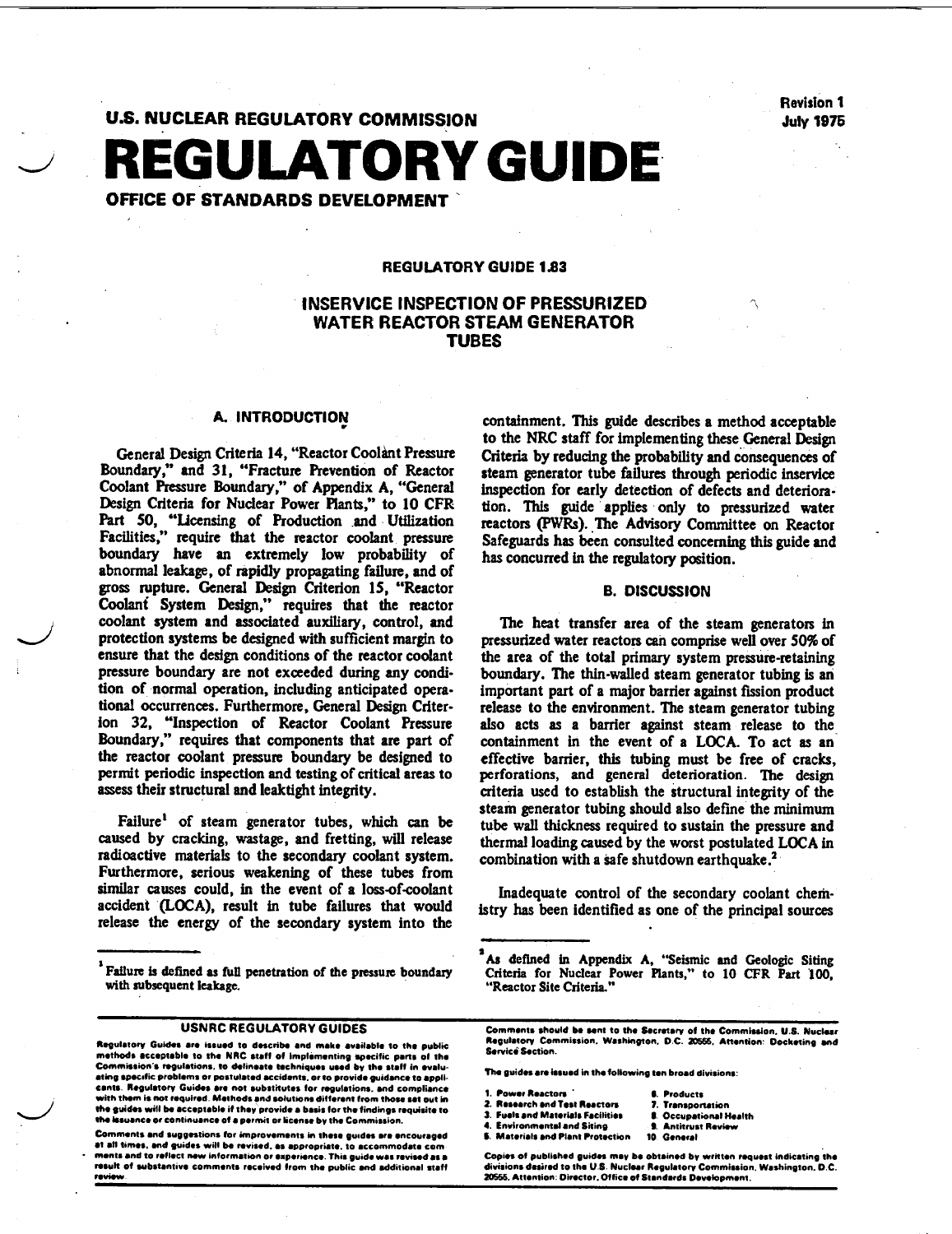of steam generator tube degradation and failure. There is evidence that excessive steam-side corrosion attack occurs in restricted flow areas that permit high local concentration of free caustic, phosphates, and Impurities that may enter the steam generator tnrough concenser inleakage. Therefore, secondary water chemistry specifi cations must reflect the limitation of the materials in the secondary system, and the supporting auxiliary chemical feed system must be designed to maintain desired feedwater quality to each steam generator. Effective monitoring of water chemistry with in-line continuous analytical instrumentation supplemented by plant laboratory sampling analysis of steam, condensate return, and feedwater is necessary at all times during operation to ensure that water quality is not degraded below acceptable limits by such events as condenser inleakage or chemical feed system maloperation.

Mechanical or flow-induced vibration can cause fret ting or fatigue damage to steam generator tubes, which could also lead to tube failures.

A program of periodic inservice inspection of steam generators is essential to monitor the integrity of the tubing, particularly if there is evidence of mechanical damage or progressive deterioration caused by inade quate design, manufacturing errors, or chemical imbal ance. Inservice inspection of steam generator tubing can also provide useful information regarding the nature and cause of any tube degradation, thereby assisting the operator in taking proper and timely corrective measures.

Inspection and repairs of steam generator tubing in operating plants cause some radiation exposure to personnel. Careful pre-job planning can assist in main taining radiation exposures as low as is reasonably achievable. Temporary shielding, decontamination, special tooling, jigs and fixtures for remote inspection and repair, and other design and procedural considera tions such as are outlined in Regulatory Guide 8.8, "Information Relevant to Maintaining Occupational Radiation Exposure as Low as Practicable (Nuclear Reactors)," should be used to the extent practical.

The recommendations in this guide are applicable to current "typical" once-through and U-bend steam generators that have Ni-Cr-Fe or stainless steel tubing. The steam generator tubing is usually seamless, cold drawn, and annealed and is manufactured and tested in accordance with specifications of the American Society of Mechanical Engineers and the American Society for Testing and Materials.

The initial quality of manufactured tubing is deter mined by hydrostatic, eddy current, and ultrasonic tests. The tube-to-tube-sheet welds are inspected visually and by dye penetrant, then finally leak tested.

During reactor operation, steam generator tube leaks are detected by monitoring the secondary system for radioactivity and the presence of boron through instru. ment analysis of steam and blowdown samples. If leaks are present, they can usually be located by eday currept examination of suspect tubing. Eddy current examina tion is effective because it detects the presence of defect-caused variations in effective electrical conduc tivity and/or magnetic permeability of the material being tested. Because the eddy current probing technique has excellent sensitivity in nonmagnetic materials, decreases in effective conductivity due to a discontinuity in a tube wall can be measured directly by increases in coil voltage in the probe. Special eddy current probes designed for scanning tubing from the inside have proved very effective in locating defect areas in steam generator tubes and for assessing the overall condition of the tubing in numerous operating PWRs.

Radiography is a supplemental method for inservice inspection of steam generator tubing. Although radi ography does not provide the speed and flexibility of eddy current methods, it can supplement eddy current testing for defect characterization on a limited basis.

Leaking tubes, defective tubes, and tubes that exceed the plugging limit should be taken out of service by plugging both ends of the tube at the tube sheet with welded plugs. Various methods are used for plugging and welding. Plugs may be installed mechanically or explo sively, and welding may be performed manually, auto matically, or explosively.

Experience has indicated that each steam generator design has critical areas (e.g., crevices, low-flow areas, and regions that allow steam blanketing) where attack and degradation of the steam generator tubes may occur even if secondary water chemistry is properly main tained. Mechanical damage to steam generator tubes may also occur in areas subject to flow-induced vibrations. Typically, the number of tubes in these critical areas is less than 20% of the total.

The usual shop examination of tubing can be consid ered to serve as an adequate baseline examination. An onsite preservice inspection of the steam generator tubing should be performed in the absence of a documented shop or field examination. For plants now operating, the initial inspection should sample tubes on a random basis unless experience with similar designs and chemistry indicate critical areas. Subsequent inspec tions should concentrate on any critical areas identified so that most defective tubes will be found. This selection method can be expected to result in the ratio of tube defects found to total tubes inspected being consider ably higher than the ratio of defective tubes to total tubes in the steam generator.

<sup>\*</sup>Lines indicate substantive changes from previous issue.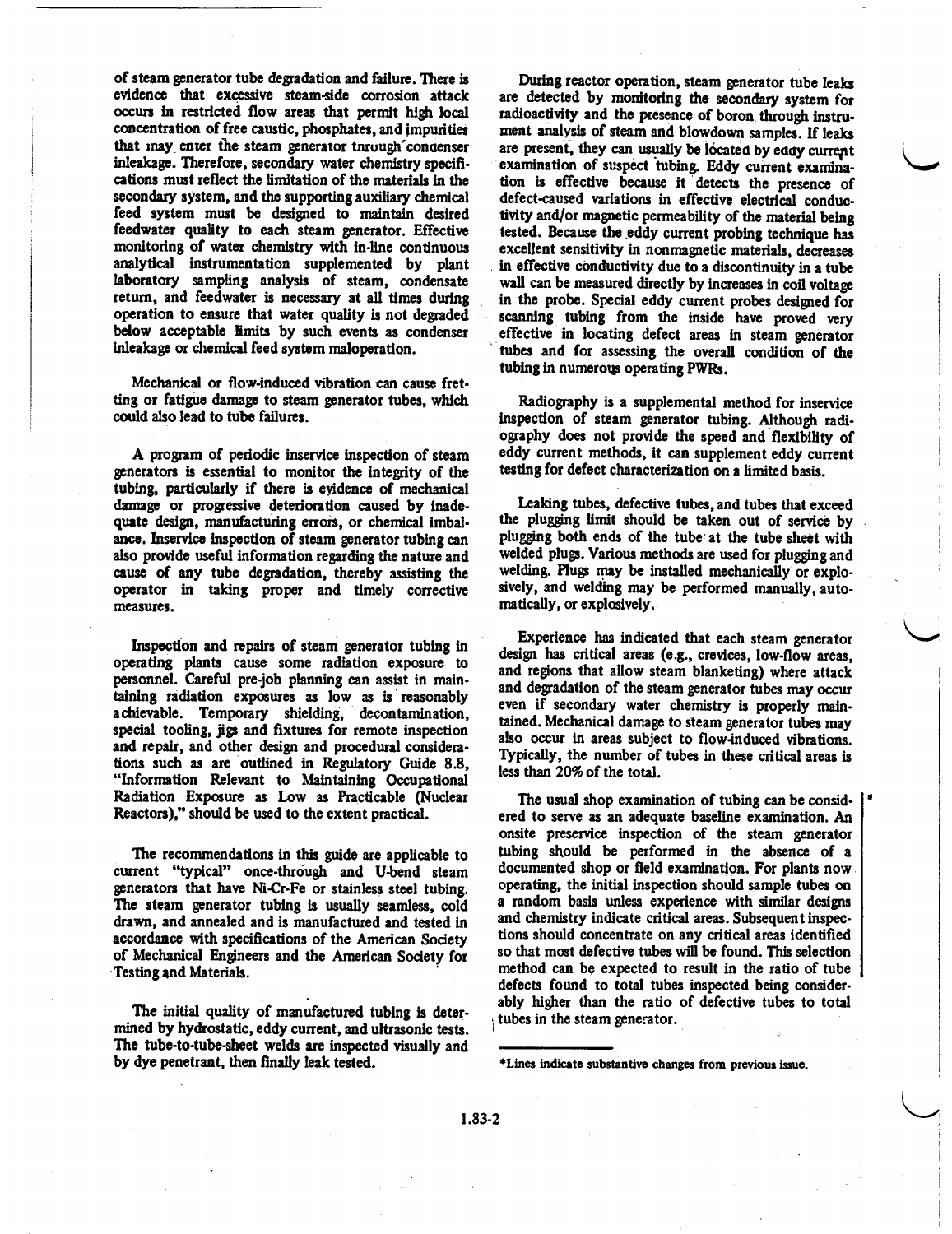#### **C.** REGULATORY **POSITION**

A program for inservice inspection of steam generator tubing should be established and should include the following:

#### **.1.** Access for Inspection

a. Steam generators of pressurized water reactors should be designed to facilitate inspection of all tubes.

**b.** Sufficient access should be provided to perform these inspections and to plug tubes as required.

c. Pre-job planning should be undertaken to make provisions for inspections that ensure that personnel radiation exposure is maintained as low as is reasonably achievable.

2. Inspection Equipment and Procedures

a. Inservice inspection should include nondestruc tive examination by eddy current testing or equivalent techniques. The equipment should be capable of locating and identifying stress corrosion cracks and tube wall thinning by chemical wastage, mechanical damage, or other causes.

**b.** The inspection equipment should be sensitive enough to detect imperfections 20% or more through the tube wall.

c. A suitable eddy current inspection system could consist of **(1)** an internal sensing probe, (2) a two-channel eddy current tester, **(3)** a viewing oscillo scope, (4) a conventional two-channel strip chart recorder, and (5) a magnetic tape data recorder.

d. Examination results and reports should be stored and maintained for the operating life of the facility.

e. Standards consisting of similar as-manufactured steam generator tubing with known imperfections should be used to establish sensitivity and to calibrate the equipment. Where practical, these standards should include reference flaws that simulate the length, depth, and shape of actual imperfections that are characteristic of past experience.

f. The equipment should be capable of examining the entire length of the tubes.'

g. The equipment used for eddy current testing should be designed so that operators may be shielded or the equipment may be operated remotely to limit operator exposure to radiation.

h. Personnel engaged in data taking and interpret ing the results of the eddy current inspection should be tested and qualified in accordance with American Society for Nondestructive Testing Standard SNT-TC-IA and supplements.\*

i. The examinations should be performed according to written procedures.

**3.** Baseline Inspection

a. All tubes in the steam generators should be inspected by eddy current or alternative techniques prior to service to establish a baseline condition of the tubing. I

b. For operating plants without an initial baseline inspection, the first inservice inspection performed according to regulatory positions CA and C.5 will define the baseline condition for subsequent inspections.

c. Operating plants instituting a major change jn their secondary water chemistry (e.g., phosphate to volatile treatment) should conduct a baseline inspection before resumption of power operation.

4. Sample Selection and Testing

Selection and testing of steam generator tubes should be made on the following basis,

a. The preservice inspection should include all the tubes in the steam generators.

b. Tubes for the inspection of operating plants should be selected on a random basis except where experience in similar plants with similar secondary water chemistry indicates critical areas to be inspected.

c. At least 3% of the total number of tubes in each steam generator to be inspected should be tested during each inspection (see regulatory positions C.3 and C.6).

d. All of the steam generators in a given plant should be inspected at the first inservice inspection. Subsequent inspections may be limited to one steam generator on a rotating schedule encompassing 3% of the total tubes of the steam generators in the plant if the

<sup>&#</sup>x27;For U-bend designs, entry for the hot-leg side with examination from the point of entry completely around the U-bend to the top support of the cold leg is considered sufficient to constitute a tube inspection. **I**

<sup>4</sup> SNT-TC-IA and Supplements, "Recommended Practice for Nondestructive Testing Personnel Qualification and Certifica tion." Copies may be obtained from the American Society for Nondestructive Testing, 914 Chicago Avenue, Evanston, Illinois **60202..**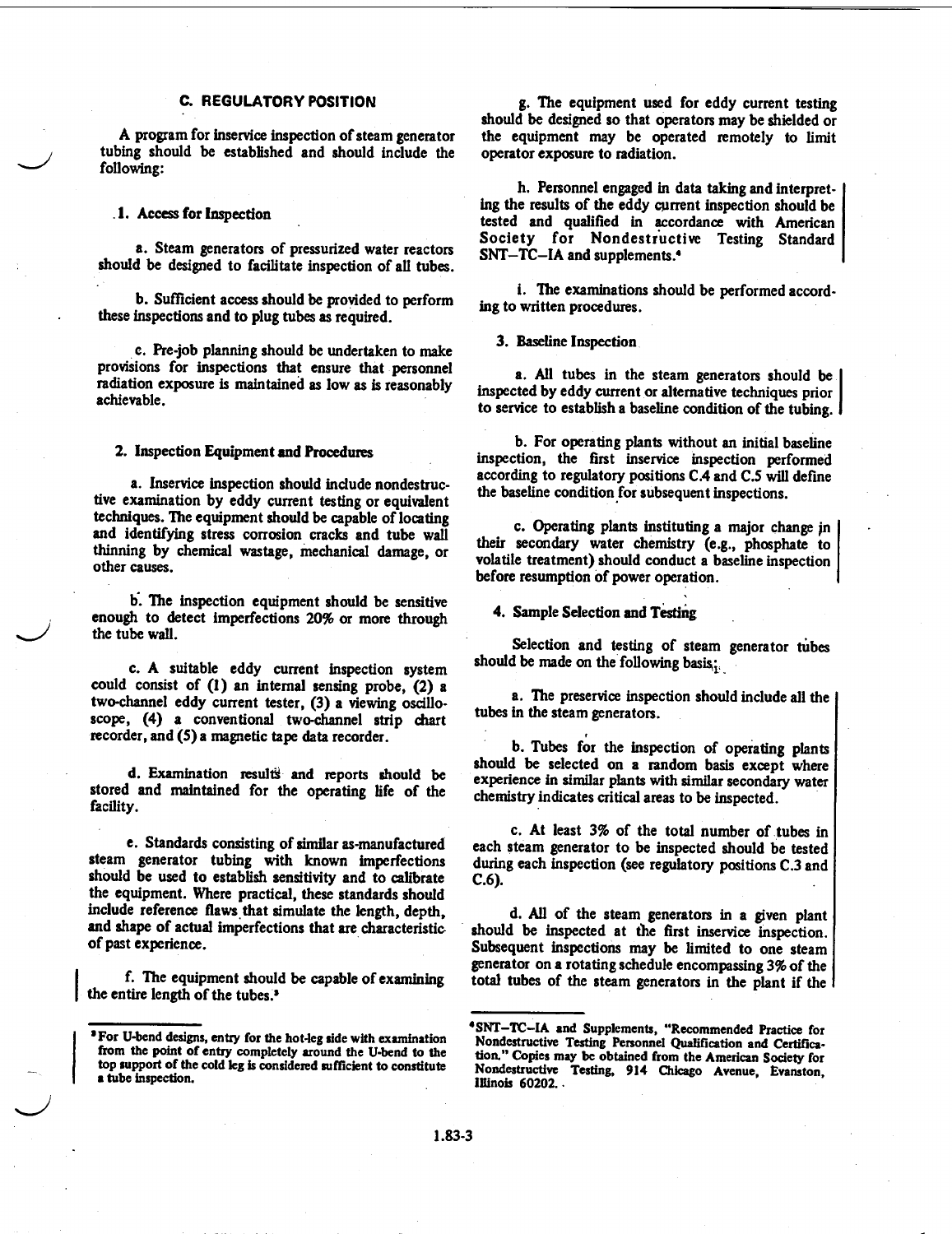results of the first inspection indicate that all steam generators are performing in a like manner. (Note: Under some circumstances, the operating conditions in one or more specific steam generators may be found to be more severe than those in the other generators. Under such circumstances, the sample sequence should be modified to inspect the steam generator with the most severe conditions.)

e. Every inspection subsequent to the preservice inspection should include all nonplugged tubes that previously had detectable wall penetrations  $($ >20%) and should also include tubes in those areas where experi ence has indicated potential problems.

#### *5.* Supplementary Sampling Requirements

a. If the eddy current inspection pursuant to regulatory position C.4.d indicates any tubes with previously undetected imperfections of 20% or greater depth, additional steam generators, if any, should be inspected. If previously degraded tubes exhibit signifi cant **(10%)** further wall penetration, additional steam generators should be inspected.

b. If the eddy current inspection pursuant to regulatory position C.4.c indicates that more than **10%\$**  of the inspected tubes have detectable wall penetration (>20%) or that one or more of the inspected tubes have an indication in excess of the plugging limit (see regulatory position C.7a), an additional 3% of the tubes should be inspected, concentrating on tubes in those areas of the tube sheet array where tubes with imperfec tions were found. In addition, the rest of the steam generators should'be inspected according to regulatory position C.4.c.

c. If this additional inspection indicates that more than 10% of these additionally inspected tubes have detectable wall penetration (>20%) or one or more of these additionally inspected tubes has an indication in excess of the plugging limit, additional tubes (no less than 6% of the total tubes in the steam generator) in the area of the tube sheet array where tubes with imperfec tions were found should be inspected.

6. Inspection Intervals

a. The first inservice inspection of steam generators should be performed after 6 effective full power months but before 24 calendar months.

b. Subsequent inservice inspections should be not less than 12 nor more than 24 calendar months aftei the previous inspection.

c. Inspections may be made coincident with refueling outages or any shutdown for plant repair and maintenance in accordance with the American Society of Mechanical Engineers Boiler and Pressure Vessel Code, Section XI.6

d. If two consecutive inspections, not including the preservice inspection, result in less than 10% of the tubes with detectable wall penetration  $(20\%)$  and no significant  $(210%)$  further penetration of tubes with previous indications, the inspection frequency should be extended to 40-month intervals. If it can be demon strated through two consecutive inspections that previously observed degradation has not continued and no additional degradation has occurred, a 40-month inspection interval may be initiated.

e. Unscheduled inspections should be conducted in the event of primary-to-secondary leaks exceeding technical specifications, a seismic occurrence greater than an operating basis earthquake, $2$  a loss-of-coolant accident requiring actuation of engineered safeguards, or a major steam line or feedwater line break.

#### 7. Acceptance Limits

a. As used in this regulatory guide:

*(1) Imperfection* means an exception to the dimensions, finish, or contour required by drawing or specification.

(2) *Defect* means an imperfection of such seventy that the tube is unacceptable for continued service.

(3) *Bugging limit* means the imperfection depth at or beyond which plugging of the tube must be performed. (Note that the plugging limit is *not* a depth of penetration within the defect range but rather an imperfection depth with conservative allowances. These allowances include such considerations as general corro sion and measurement error.)

(4) *Plugging criteria* means those calculational and analytical procedures used to arrive at the plugging limit. These currently may be submitted by a licensee for approval by NRC.

b. If, in the inspection performed under regula tory position *CA,* less than **10%** of the tubes inspected have detectable wall pentration  $(20%)$  and no tube has imperfections that exceed the plugging limit defect, plant operation may resume.

**I**

**<sup>&#</sup>x27;In** all inspections, previously degraded tubes that exhibit significant **(>10%)** further wall penetration must be included in the **10%.**

<sup>&#</sup>x27;Copies may be obtained from the American Society of Mechanical Engineers, United Engineering Center, 345 East 47th Street, New York, New York 10017.